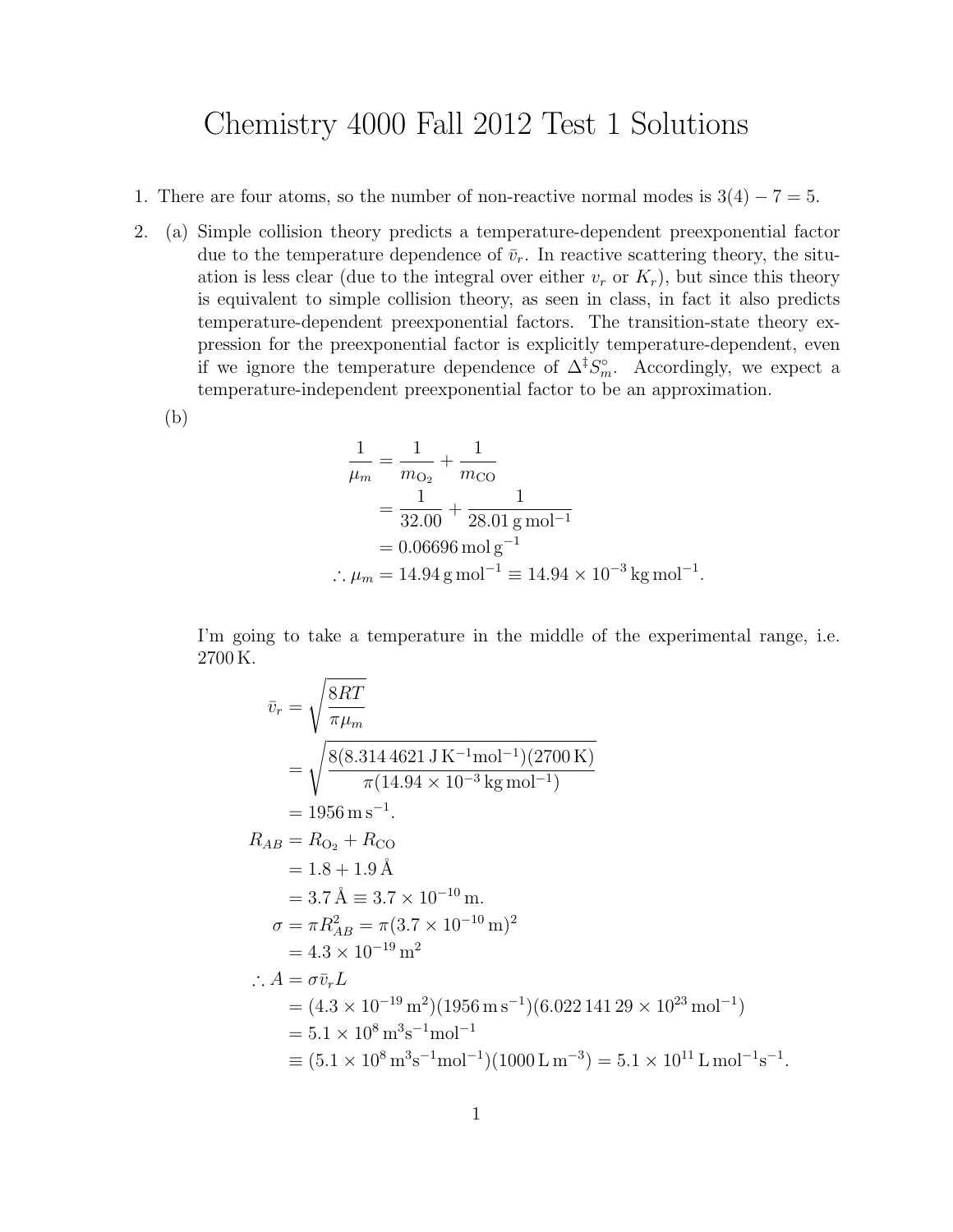

Figure 1: Velocity selector

The collision-theory preexponential factor is larger than the experimental value by a factor of about 145. This tells us that only one in 145 collisions actually results in a reaction.

- 3. Tunneling is the passage of a particle through a region that is classically forbidden. For example, in a chemical reaction, a particle lacking the energy to go over a potential energy barrier could go through it instead. This is a problem in transition state theory because this theory is based on calculating rates of passage over the barrier.
- 4. Velocity selection: See figure 1 for a diagram of the apparatus. The molecules in the incident beam will only pass through the first slit when it is in the vertical position. The second disc has to rotate a whole number of turns in the time it takes for a molecule to get from one disc to the other in order for the second slit to be in the vertical position when the molecule arrives. This time is  $t = d/v$ . If the frequency of rotation (in Hertz) of the discs is  $\nu$ , then one turn takes  $\nu^{-1}$ seconds. Thus, the condition which must be met is  $d/v = nv^{-1}$ , where n is a whole number, or  $v = d\nu/n$ . In principle, particles of many different velocities could make it through, corresponding to the different values of  $n$ , but in practice, we can usually pick a value of  $\nu$  such that only one value of n (usually  $n = 1$ ) corresponds to a significant number of particles for the particular velocity distribution of the molecular beam.
	- Infrared chemiluminescence: Products in reaction dynamics experiments are often generated in excited vibrational states. The products then radiate in the infrared as they return to their ground states. This emission tells us what vibrational states the products were in when they were formed.
	- Laser induced fluorescence: We use a laser to excite the products from a known energy level (1) to another known energy level (2). Return to the ground state will be accompanied by emission, which can be detected. The intensity of this emission is proportional to the original population of level 1. By tuning our laser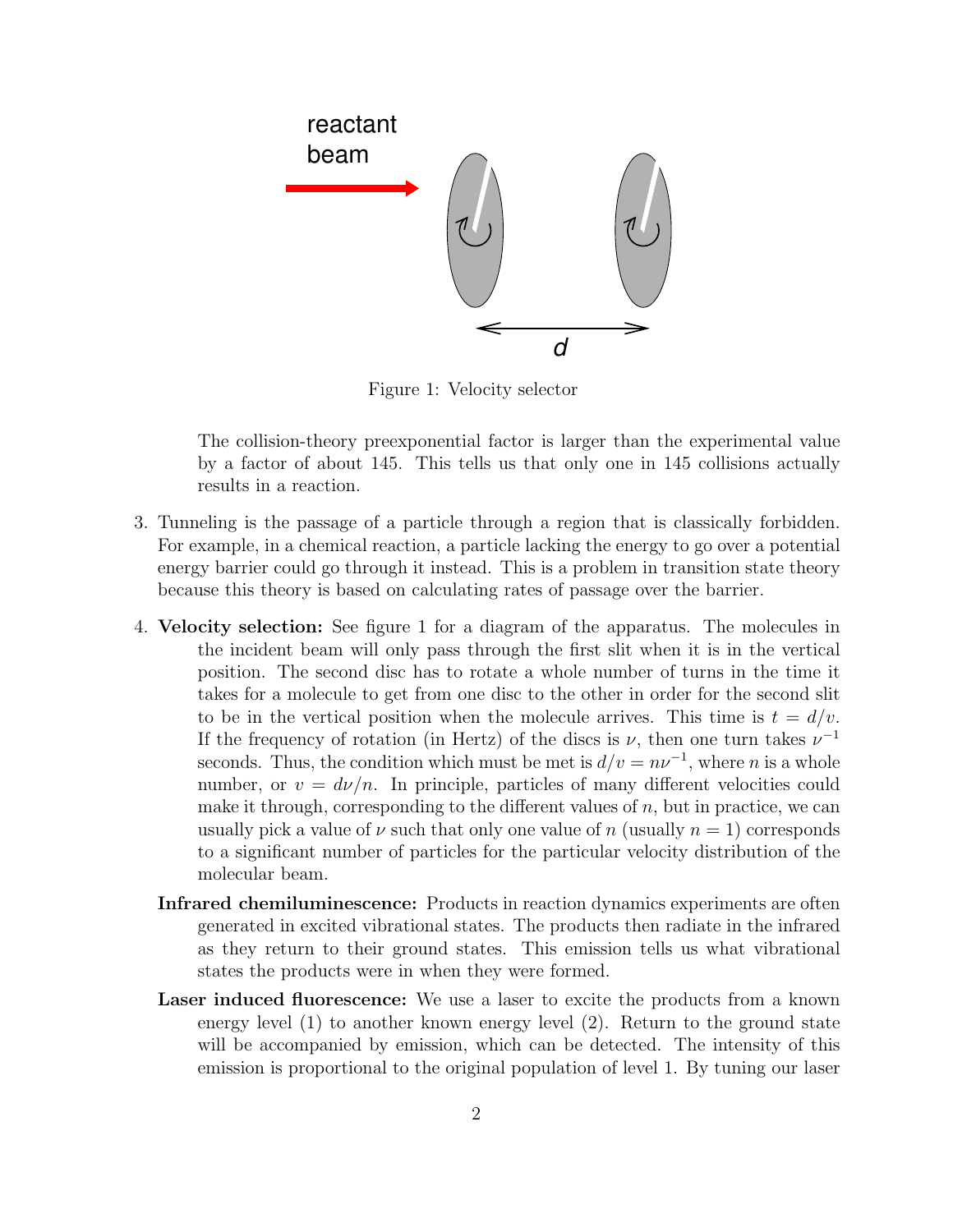to different gaps, we can therefore probe the distribution of the product among its energy levels following the reaction.

5. See table on next page.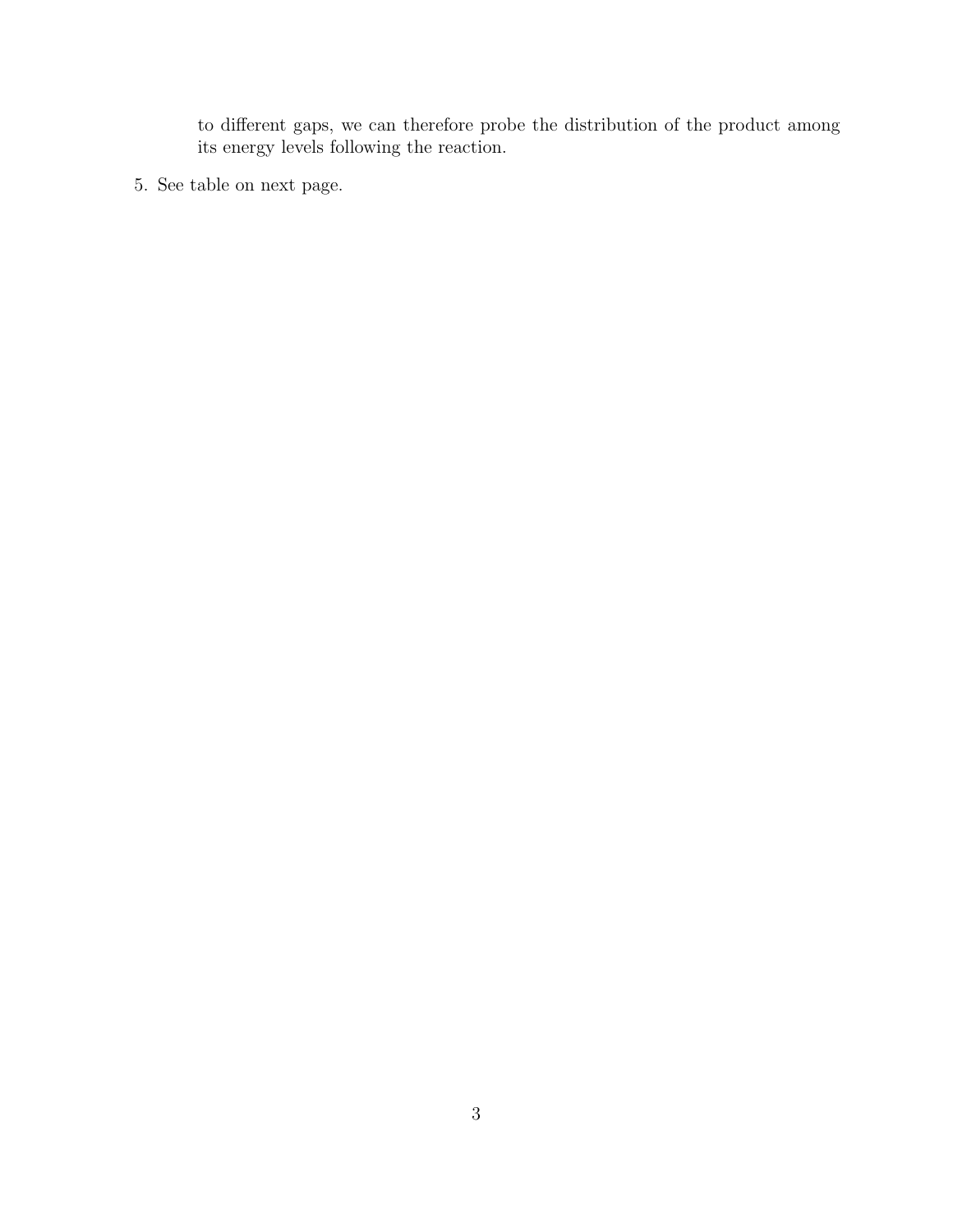| Simple collision theory                                                                  | Reactive scattering theory                                                                                                                                                                                                              | Transition-state theory                                                                                                                               |
|------------------------------------------------------------------------------------------|-----------------------------------------------------------------------------------------------------------------------------------------------------------------------------------------------------------------------------------------|-------------------------------------------------------------------------------------------------------------------------------------------------------|
| $\bullet\,$ Activation energy not predicted                                              | • Activation energy implicit in de-<br>pendence of cross-section on ki-<br>netic energy (or speed)                                                                                                                                      | • Activation energy predicted by<br>theory                                                                                                            |
| • Predicts preexponential factor                                                         | • Predicts preexponential factor                                                                                                                                                                                                        | • Predicts preexponential factor                                                                                                                      |
| • Requires knowledge of molecular<br>size                                                | • Requires knowledge of energy de-<br>pendence of cross-section                                                                                                                                                                         | • Requires vibrational energies of<br>reactants and transition state,<br>and information about geome-<br>tries of reactants and transition<br>state   |
| • Typically gives an upper bound<br>to the rate constant (or preexpo-<br>nential factor) | • Can be very accurate if the de-<br>pendence of the reactive cross-<br>section on the kinetic energy is<br>known                                                                                                                       | $\bullet$ In many reactions, gives an upper<br>bound to the rate constant, but<br>in reactions with tunneling, may<br>underestimate the rate constant |
| Assumes no forces between reac-<br>tants                                                 | • Forces can be incorporated into<br>cross-section                                                                                                                                                                                      | • Forces affect shape of potential<br>energy surface and therefore the<br>value of the partition function of<br>the transition state                  |
| • Neglects any orientational effects                                                     | • A version of the theory in-<br>cludes orientational effects explic-<br>itly, but even in the version av-<br>eraged over orientations, the av-<br>eraging includes orientational ef-<br>fects in the magnitude of the<br>cross-section | • Takes full account of the geome-<br>try needed to reach the transition<br>state                                                                     |

 $\rightarrow$